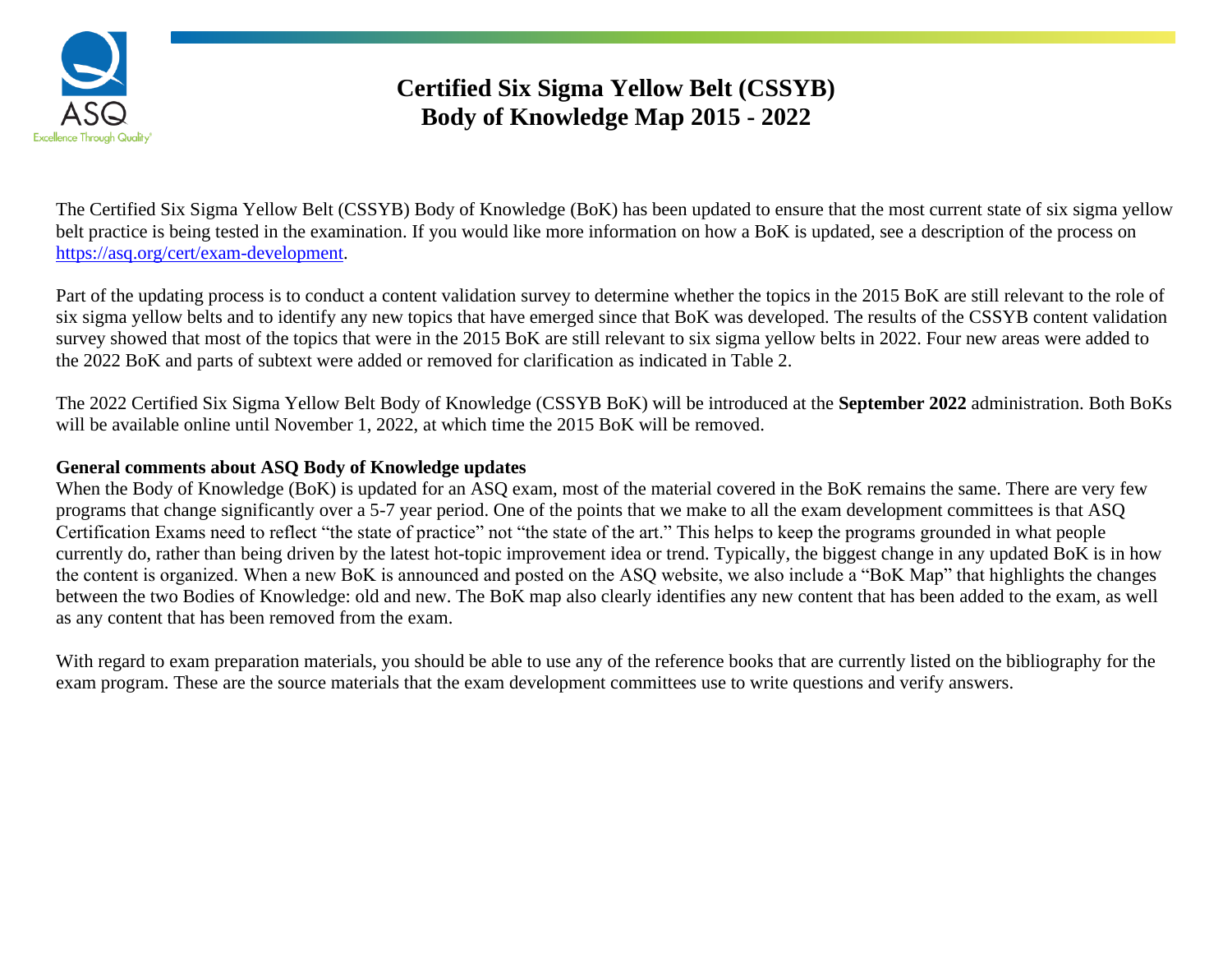#### **Specific comments about the 2022 CSSYB Body of Knowledge updates**

The CSSYB Body of Knowledge mostly stayed the same with the 2022 update. One new topic was added to Section II: Supply chain management (II.A.5). Two new topics were added to Section IV: Corrective action (IV.C) and Preventive action (IV.D). One new topic was added to Section V: Work instructions and standard operating procedures (SOPs) (V.B.4). There were no major changes to content in Section I and Section III. In addition to a total of four new topics and minor removal/edits of content, there were three topics that increased in level of cognitive: I.D.3, I.D.4, and IV.A.2. Additionally, to align with the new 2022 BoK, the SSYB exam increased from 75 multiple-choice questions to 80 multiple-choice questions.

Table 1 below portrays the change in items allocated to each section of the Body of Knowledge. The section names have all remained the same. Table 2, on page 3, presents the 2022 SSYB BoK and maps the topics to the 2015 BoK. Table 3, starting on page 12, presents the 2015 SSYB BoK and maps the topics to the 2022 BoK. Details on changes between the two can be found below.

| <b>BoK</b> Section            | 2015 BoK | 2022 BoK Difference |         |
|-------------------------------|----------|---------------------|---------|
| I. Six Sigma Fundamentals     | 21       | 20                  | $-1$    |
| II. Define Phase              | 12       | 14                  | $+2$    |
| III. Measure Phase            | 15       |                     | $-$     |
| <b>IV.</b> Analyze Phase      | 15       | 17                  | $+2$    |
| V. Improve and Control Phases |          |                     | $^{+2}$ |

Table 1. CSSYB BoK Section Item Allocation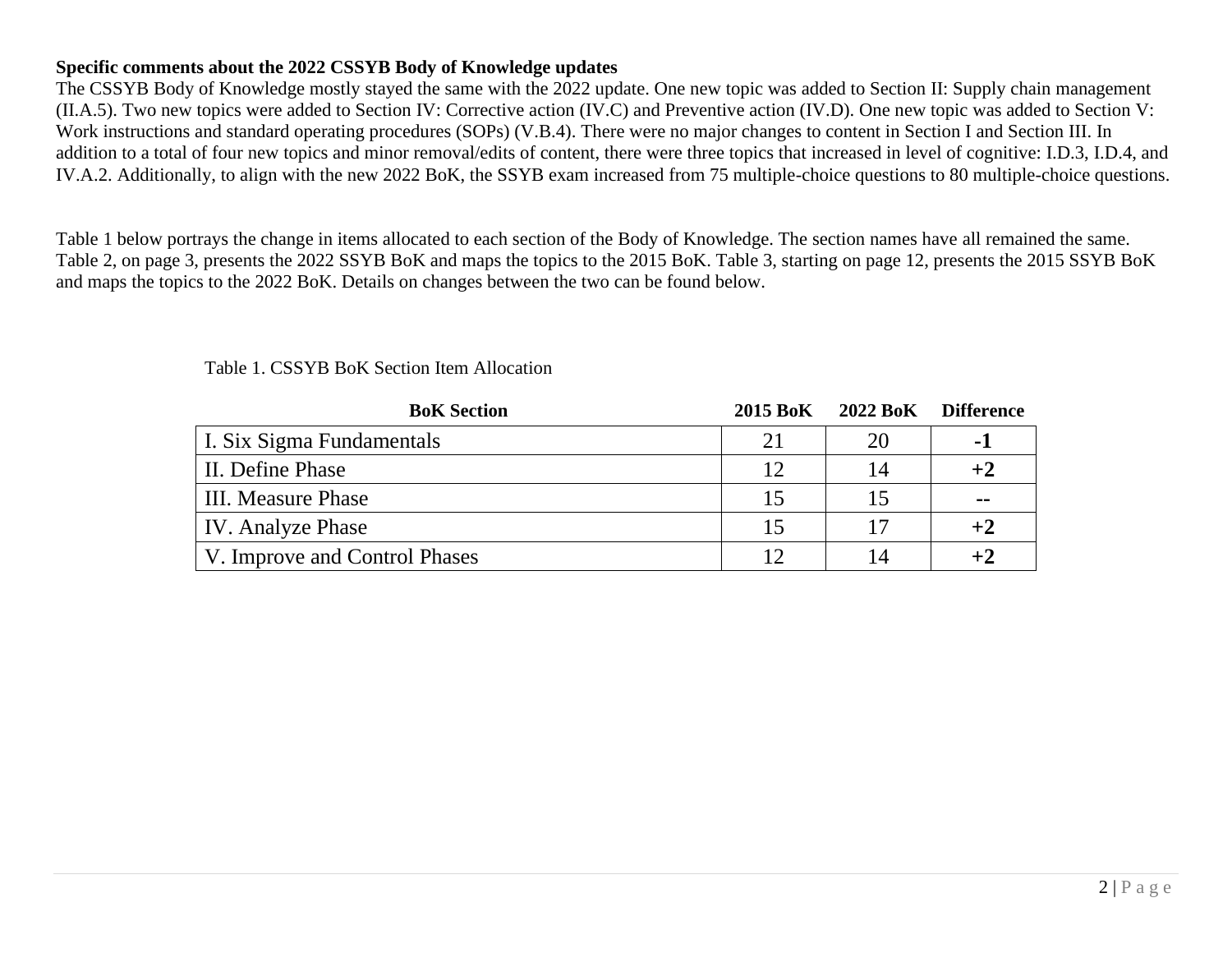## Table 2. 2022 CSSYB BoK mapped to 2015 CSSYB BoK

| <b>2015 BoK</b> | 2022 BoK Details                                                                                                                                                                                                                                                      | <b>Notes</b>                                                                                                                                                                                            |
|-----------------|-----------------------------------------------------------------------------------------------------------------------------------------------------------------------------------------------------------------------------------------------------------------------|---------------------------------------------------------------------------------------------------------------------------------------------------------------------------------------------------------|
| <b>Section</b>  | <b>I. Six Sigma Fundamentals [20 Questions]</b>                                                                                                                                                                                                                       | Number of questions<br>changed from 21 to 20                                                                                                                                                            |
| I.A             | A. Six sigma foundations and principles<br>Describe the purpose of six sigma (reducing variation), its methodology (DMAIC) and its evolution<br>from quality. Describe the value of six sigma to the organization as a whole. (Understand)                            |                                                                                                                                                                                                         |
| I.B             | <b>B.</b> Lean foundations and principles<br>Describe the purpose of lean (waste elimination) and its methodologies (just-in-time, poka-yoke,<br>kanban, value-stream mapping). Describe the value of lean to the organization as a whole.<br>(Understand)            |                                                                                                                                                                                                         |
| I.C             | C. Six sigma roles and responsibilities<br>Define and describe the roles and responsibilities of six sigma team members (i.e., individual<br>team members, yellow belt, green belt, black belt, master black belt, process owner, champion,<br>sponsor). (Understand) |                                                                                                                                                                                                         |
|                 | D. Team basics                                                                                                                                                                                                                                                        |                                                                                                                                                                                                         |
| I.D.1           | 1. Types of teams<br>Identify the various types of teams that operate within an organization (i.e., continuous<br>improvement, self-managed and cross-functional) and their value. (Understand)                                                                       |                                                                                                                                                                                                         |
| I.D.2           | 2. Stages of development<br>Describe the various stages of team evolution: forming, storming, norming, performing, and<br>adjourning. (Understand)                                                                                                                    |                                                                                                                                                                                                         |
| I.D.3           | 3. Decision-making tools<br>Define and apply decision-making tools such as brainstorming, multivoting, and nominal group<br>technique (NGT). (Apply)                                                                                                                  | Removed "and describe"<br>how these tools are used<br>by teams" and added "and<br>apply decision-making<br>tools such as" to align<br>with the cognitive level<br>Increased cognitive level<br>to Apply |
| I.D.4           | <b>4. Communication methods</b><br>Explain how teams use agendas, meeting minutes, and project status reports, and how they support<br>project success. (Apply)                                                                                                       | Increased cognitive level<br>to Apply                                                                                                                                                                   |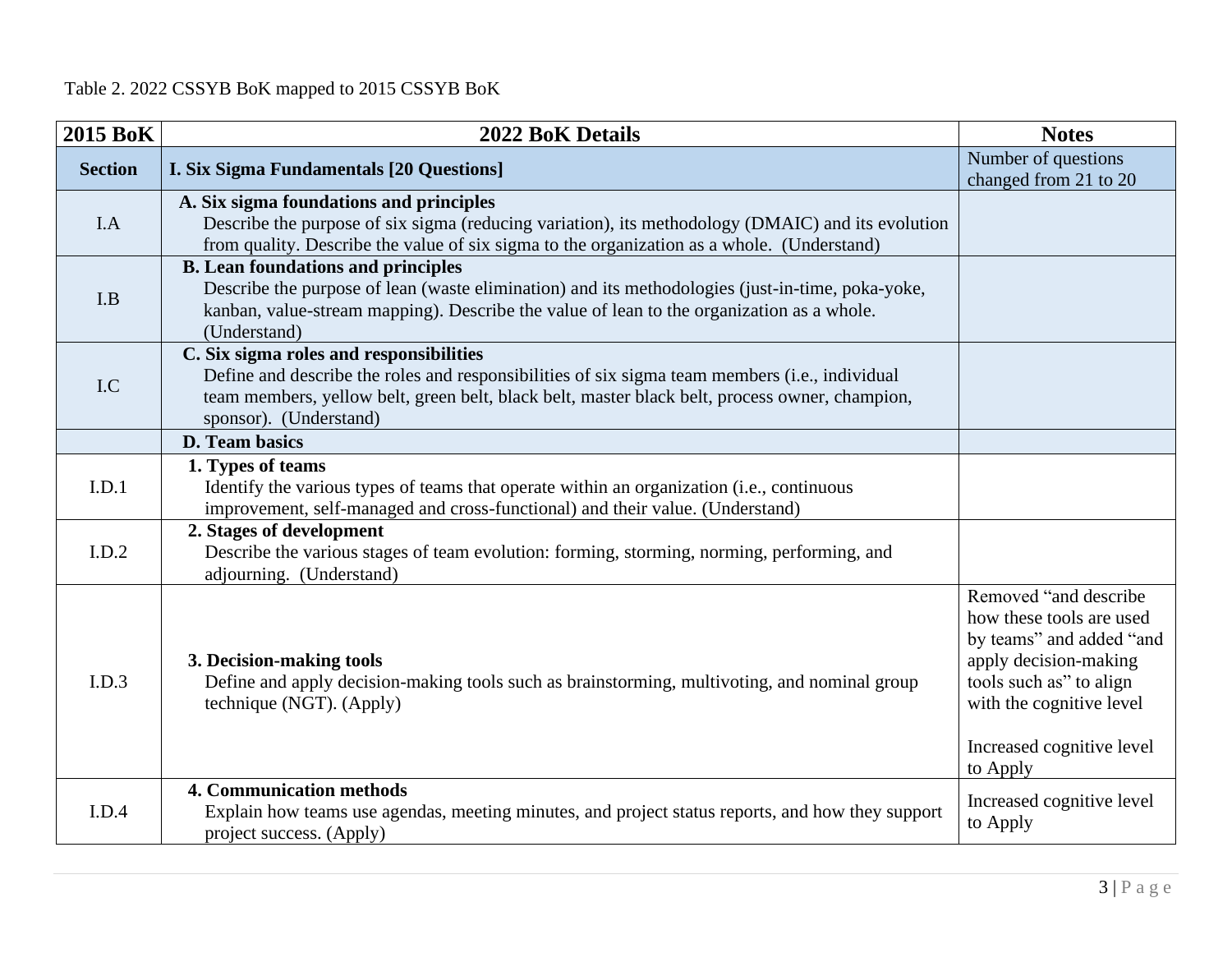| <b>2015 BoK</b> | 2022 BoK Details                                                                                                                                                                                                                               | <b>Notes</b>                                 |
|-----------------|------------------------------------------------------------------------------------------------------------------------------------------------------------------------------------------------------------------------------------------------|----------------------------------------------|
|                 | E. Quality tools and six sigma metrics                                                                                                                                                                                                         |                                              |
| I.E.1           | 1. Quality tools<br>Select and use these tools throughout the DMAIC process: Pareto charts, cause and effect diagrams,<br>flowcharts, run charts, check sheets, scatter diagram, and histograms. (Apply)                                       |                                              |
| I.E.2           | 2. Six sigma metrics<br>Select and use these metrics throughout the DMAIC process: defects per unit (DPU), defects per<br>million opportunities (DPMO), rolled throughput yield (RTY), cycle time, and cost of poor quality<br>(COPQ). (Apply) |                                              |
|                 | <b>II. Define Phase [14 Questions]</b>                                                                                                                                                                                                         | Number of questions<br>changed from 12 to 14 |
|                 | A. Project identification                                                                                                                                                                                                                      |                                              |
| II.A.1          | 1. Voice of the customer<br>Define the voice of the customer and describe how customer needs are translated into quantifiable,<br>critical-to-quality (CTQ) characteristics. (Understand)                                                      |                                              |
| II.A.2          | 2. Project selection<br>Describe how projects are identified and selected as suitable for a six sigma project using the<br>DMAIC methodology. (Understand)                                                                                     |                                              |
| II.A.3          | 3. Stakeholder analysis<br>Identify end users, subject matter experts, process owners and other people or factors that will be<br>affected by a project, and describe how each of them can influence the project. (Understand)                 |                                              |
| II.A.4          | 4. Process inputs and outputs<br>Use SIPOC (suppliers, inputs, process, outputs, customers) to identify and define important<br>elements of a process. (Apply)                                                                                 |                                              |
| <b>NEW</b>      | 5. Supply chain management<br>Understand supply chain management and how it relates to project management. (Understand)                                                                                                                        |                                              |
|                 | <b>B. Project management (PM) basics</b>                                                                                                                                                                                                       |                                              |
| II.B.1          | 1. Project charter<br>Describe the purpose of a charter and its components: problem statement, project scope, baseline<br>data, and project goal. (Understand)                                                                                 |                                              |
| II.B.2          | 2. Communication plan<br>Explain the purpose and benefits of a communication plan and how it can impact the success of the<br>project. (Understand)                                                                                            |                                              |
| II.B.3          | 3. Project planning<br>Define work breakdown structure (WBS) and Gantt charts and describe how they are used to plan<br>and monitor projects. (Understand)                                                                                     |                                              |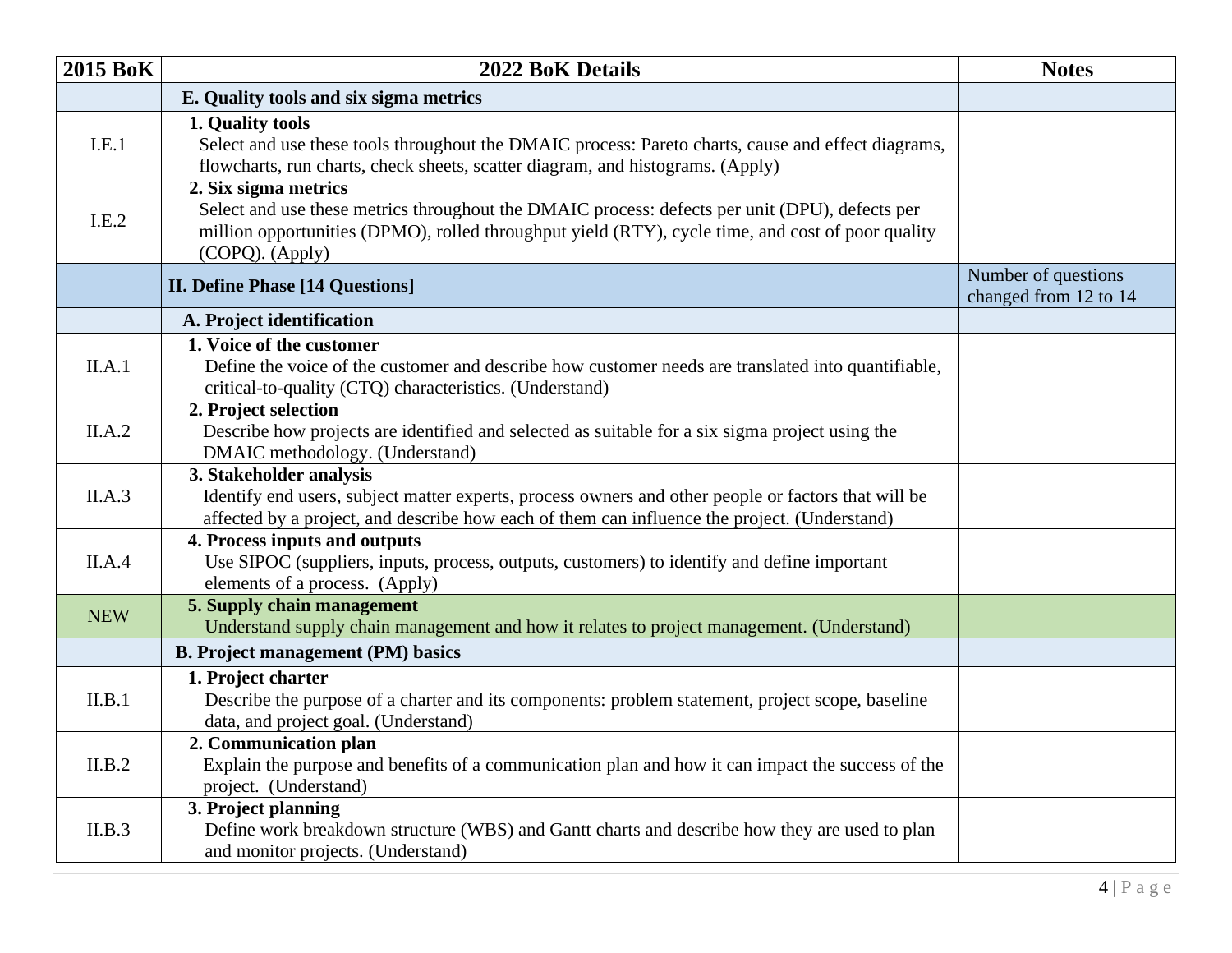| <b>2015 BoK</b> | 2022 BoK Details                                                                                                                                                                                                                                                                                | <b>Notes</b>                                                                                              |
|-----------------|-------------------------------------------------------------------------------------------------------------------------------------------------------------------------------------------------------------------------------------------------------------------------------------------------|-----------------------------------------------------------------------------------------------------------|
| II.B.4          | 4. Project management tools<br>Select and use various PM tools: activity network diagrams, affinity diagrams, matrix charts,<br>relations charts, and tree diagrams. (Understand)                                                                                                               |                                                                                                           |
| II.B.5          | 5. Phase reviews<br>Explain how tollgate or phase reviews are used throughout the DMAIC lifecycle. (Understand)                                                                                                                                                                                 |                                                                                                           |
|                 | <b>III. Measure Phase [15 Questions]</b>                                                                                                                                                                                                                                                        |                                                                                                           |
| III.A           | <b>A. Basic statistics</b><br>Define, calculate, and interpret measures of central tendency (mean, median, mode) and understand<br>measures of dispersion (standard deviation, range, variance). (Apply)                                                                                        | Added "understand" to<br>subtext for clarification                                                        |
|                 | <b>B.</b> Data collection                                                                                                                                                                                                                                                                       |                                                                                                           |
| III.B.1         | 1. Data collection plans<br>Describe the critical elements of a data collection plan, including an operational definition, data<br>sources, the method to be used for gathering data, and how frequently it will be gathered. Describe<br>why data collection plans are important. (Understand) |                                                                                                           |
| III.B.2         | 2. Qualitative and quantitative data<br>Define and distinguish between these types of data. (Understand)                                                                                                                                                                                        |                                                                                                           |
| III.B.3         | 3. Data collection techniques<br>Use various data collection techniques, including surveys, interviews, check sheets, and checklists<br>to gather data that contributes to the process being improved. (Apply)                                                                                  |                                                                                                           |
|                 | C. Measurement system analysis (MSA)                                                                                                                                                                                                                                                            |                                                                                                           |
| III.C.1         | 1. MSA terms<br>Define precision, accuracy, bias, linearity, and stability, and describe how these terms are applied<br>in the measurement phase. (Understand)                                                                                                                                  |                                                                                                           |
| III.C.2         | 2. Gauge repeatability $\&$ reproducibility (GR&R)<br>Describe and distinguish between repeatability and reproducibility and describe how and why<br>GR&R is used in the measurement phase. (Understand)                                                                                        | Added "and distinguish<br>between repeatability and<br>reproducibility and<br>describe" for clarification |
|                 | <b>IV. Analyze Phase [17 Questions]</b>                                                                                                                                                                                                                                                         | Number of questions<br>changed from 15 to 17                                                              |
|                 | A. Process analysis tools                                                                                                                                                                                                                                                                       |                                                                                                           |
| IV.A.1          | 1. Lean tools<br>Define how 5S and value analysis can be used to identify and eliminate waste. (Understand)                                                                                                                                                                                     |                                                                                                           |
| IV.A.2          | 2. Failure mode and effect analysis (FMEA)                                                                                                                                                                                                                                                      | Replaced "Define" and<br>"Describe" with "Relate"                                                         |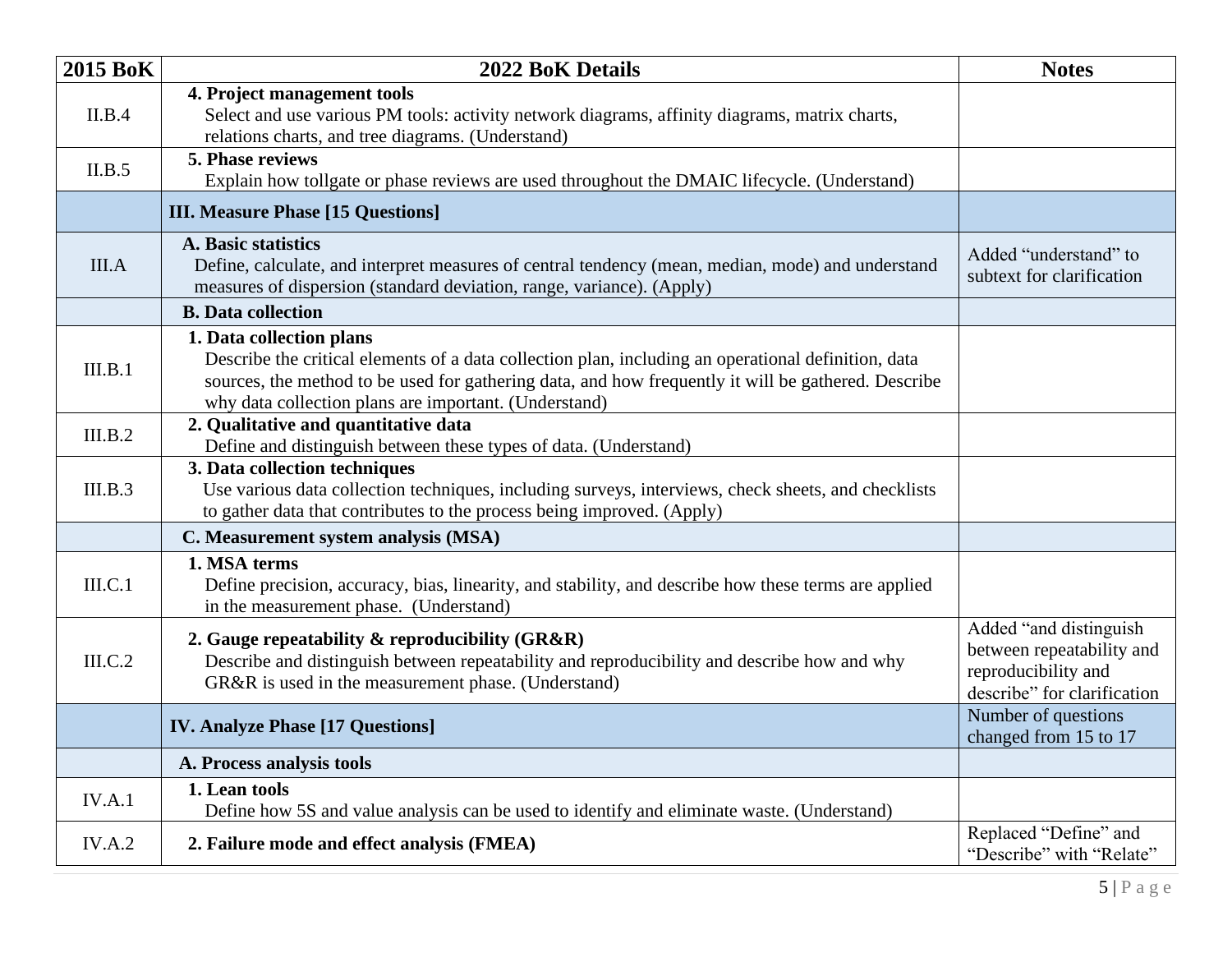| <b>2015 BoK</b> | <b>2022 BoK Details</b>                                                                                                                                                                                                                                                                                                                                                                               | <b>Notes</b>                                       |
|-----------------|-------------------------------------------------------------------------------------------------------------------------------------------------------------------------------------------------------------------------------------------------------------------------------------------------------------------------------------------------------------------------------------------------------|----------------------------------------------------|
|                 | Relate the elements of severity, opportunity, and detection, and determine how they are used to<br>calculate the risk priority number. Demonstrate how FMEA can be used to identify potential<br>failures in a process. (Apply)                                                                                                                                                                       | and "Demonstrate" to<br>align with cognitive level |
|                 |                                                                                                                                                                                                                                                                                                                                                                                                       | Increased cognitive level<br>to Apply              |
| IV.B            | <b>B.</b> Root cause analysis<br>Describe how the 5 Whys, process mapping, 8D, force-field analysis and matrix charts can be used<br>to identify the root causes of a problem. (Understand)                                                                                                                                                                                                           | Added "8D"                                         |
| <b>NEW</b>      | <b>C.</b> Corrective action<br>Explain and apply elements of the corrective action process: identify the problem, contain the<br>problem (interim action), determine the causes of the problem and propose solutions to eliminate it<br>or prevent its recurrence (permanent action), verify that the solutions are implemented, and confirm<br>their effectiveness (validation). (Apply)             |                                                    |
| <b>NEW</b>      | <b>D. Preventive action</b><br>Explain and apply elements of a preventive action process: understand various process analysis<br>techniques to identify potential failures, defects, or process deficiencies; improve the process (e.g.,<br>understand error- or mistake-proofing devices or methods, initiate procedural changes), and verify<br>the effectiveness of the preventive action. (Apply) |                                                    |
|                 | E. Data analysis                                                                                                                                                                                                                                                                                                                                                                                      |                                                    |
| IV.C.1          | 1. Basic distribution types<br>Define and distinguish between normal and binomial distributions and describe how their shapes<br>(skewed and bimodal) can affect data interpretation. (Understand)                                                                                                                                                                                                    |                                                    |
| IV.C.2          | 2. Common and special cause variation<br>Describe and distinguish between these types of variation. (Understand)                                                                                                                                                                                                                                                                                      |                                                    |
|                 | <b>F. Correlation and regression</b>                                                                                                                                                                                                                                                                                                                                                                  |                                                    |
| IV.D.1          | 1. Correlation<br>Describe how correlation is used to identify relationships between variables. (Understand)                                                                                                                                                                                                                                                                                          |                                                    |
| IV.D.2          | 2. Regression<br>Describe how regression analysis is used to predict outcomes. (Understand)                                                                                                                                                                                                                                                                                                           |                                                    |
| IV.E            | <b>G.</b> Hypothesis testing<br>Define and distinguish between hypothesis terms (i.e., null and alternative, type I and type II error,<br>p-value and power). (Understand)                                                                                                                                                                                                                            |                                                    |
|                 | V. Improve and Control Phases [14 Questions]                                                                                                                                                                                                                                                                                                                                                          | Number of questions<br>changed from 12 to 14       |
|                 | A. Improvement techniques                                                                                                                                                                                                                                                                                                                                                                             |                                                    |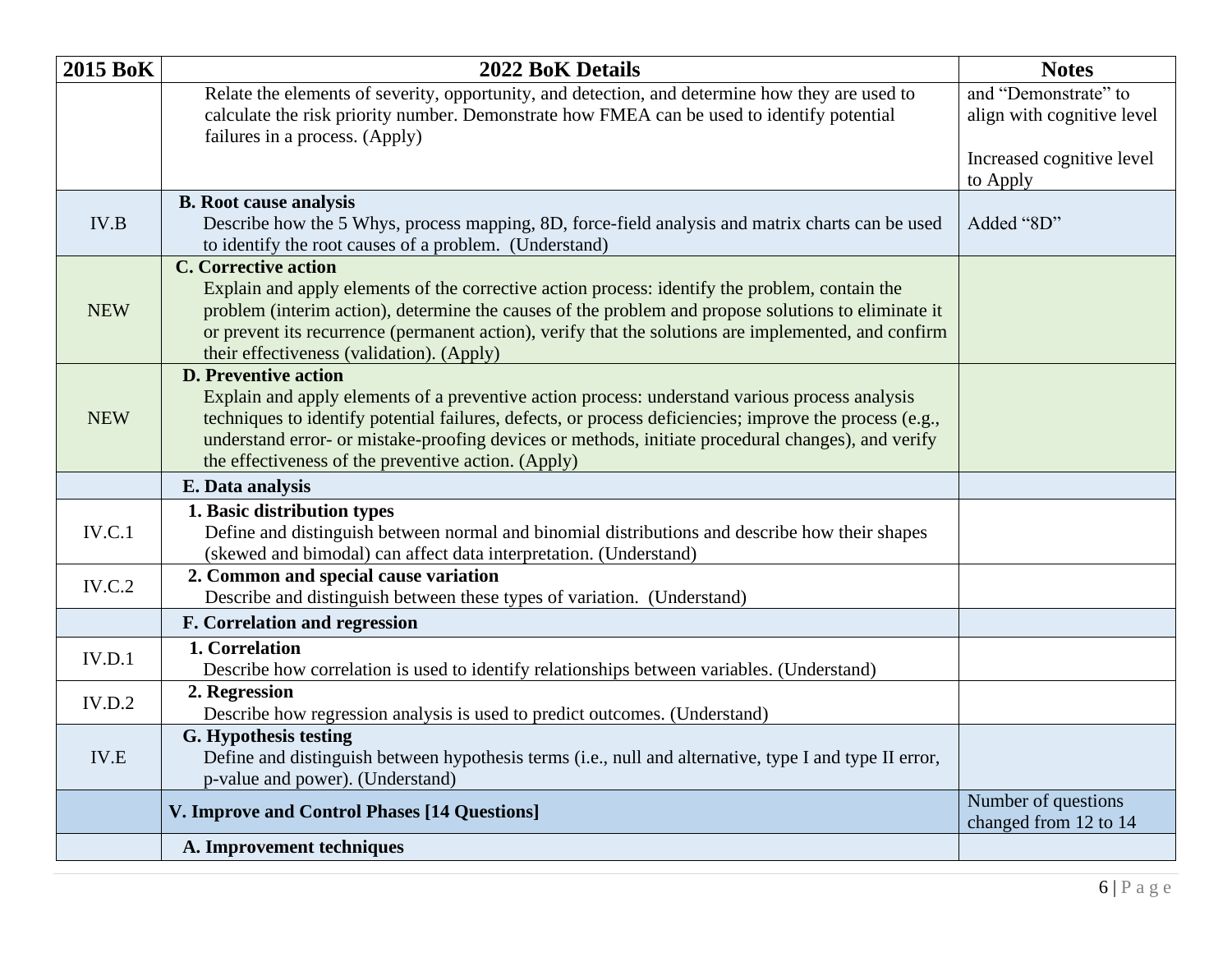| <b>2015 BoK</b> | <b>2022 BoK Details</b>                                                                           | <b>Notes</b> |
|-----------------|---------------------------------------------------------------------------------------------------|--------------|
|                 | 1. Kaizen and kaizen blitz                                                                        |              |
| V.A.1           | Define and distinguish between these two methods and describe how they can be used to make        |              |
|                 | improvements to any process in an organization. (Understand)                                      |              |
| V.A.2           | 2. Plan-do-check-act (PDCA) cycle                                                                 |              |
|                 | Define and distinguish between the steps in this process improvement tool. (Understand)           |              |
| V.A.3           | 3. Cost-benefit analysis                                                                          |              |
|                 | Explain the importance of this analysis and how it is used in the improve phase. (Understand)     |              |
|                 | <b>B.</b> Control tools and documentation                                                         |              |
| V.B.1           | 1. Control plan                                                                                   |              |
|                 | Describe the importance of a control plan for maintaining improvements. (Understand)              |              |
|                 | 2. Control charts                                                                                 |              |
| V.B.2           | Describe how $\overline{X}$ – R charts are used for monitoring and sustaining improved processes. |              |
|                 | (Understand)                                                                                      |              |
|                 | 3. Document control                                                                               |              |
| V.B.3           | Describe the importance of documenting changes to a process and communicating those changes to    |              |
|                 | stakeholders. (Understand)                                                                        |              |
| <b>NEW</b>      | 4. Work instructions and standard operating procedures (SOPs)                                     |              |
|                 | Understand the purpose and use of work instructions and SOPs. (Understand)                        |              |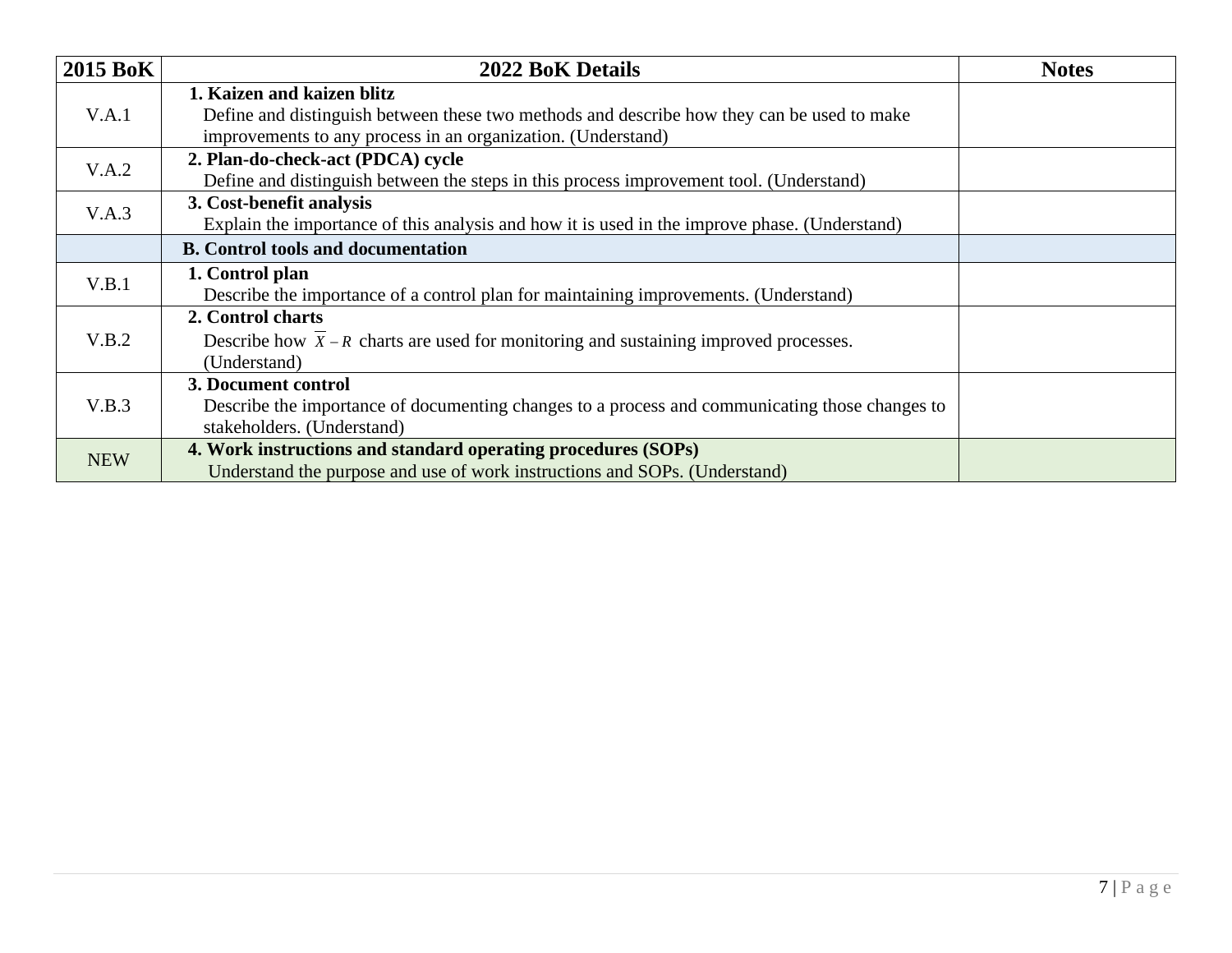### **Table 3. 2015 CSSYB BoK mapped to the 2022 CSSYB BoK**

| <b>2015 BoK</b> |                                      | <b>2022 BoK</b> |                                      |                                                                                                                                                                                               |
|-----------------|--------------------------------------|-----------------|--------------------------------------|-----------------------------------------------------------------------------------------------------------------------------------------------------------------------------------------------|
| Code            | Label                                | Code            | Label                                | <b>Notes</b>                                                                                                                                                                                  |
| I.A             | Six sigma foundations and principles | I.A             | Six sigma foundations and principles |                                                                                                                                                                                               |
| I.B             | Lean foundations and principles      | I.B             | Lean foundations and principles      |                                                                                                                                                                                               |
| I.C             | Six sigma roles and responsibilities | I.C             | Six sigma roles and responsibilities |                                                                                                                                                                                               |
| I.D.1           | Types of teams                       | I.D.1           | Types of teams                       |                                                                                                                                                                                               |
| I.D.2           | Stages of development                | I.D.2           | Stages of development                |                                                                                                                                                                                               |
| I.D.3           | Decision-making tools                | <b>I.D.3</b>    | Decision-making tools                | Removed "and describe how these tools<br>are used by teams" and added "and apply<br>decision-making tools such as" to align<br>with the cognitive level<br>Increased cognitive level to Apply |
| I.D.4           | Communication methods                | I.D.4           | Communication methods                | Increased cognitive level to Apply                                                                                                                                                            |
| <b>I.E.1</b>    | Team purpose                         | <b>I.E.1</b>    | Team purpose                         |                                                                                                                                                                                               |
| I.E.2           | Types of teams                       | I.E.2           | Types of teams                       |                                                                                                                                                                                               |
| II.A.1          | Voice of the customer                | II.A.1          | Voice of the customer                |                                                                                                                                                                                               |
| II.A.2          | Project selection                    | <b>II.A.2</b>   | Project selection                    |                                                                                                                                                                                               |
| <b>II.A.3</b>   | Stakeholder analysis                 | <b>II.A.3</b>   | Stakeholder analysis                 |                                                                                                                                                                                               |
| <b>II.A.4</b>   | Process inputs and outputs           | <b>II.A.4</b>   | Process inputs and outputs           |                                                                                                                                                                                               |
|                 |                                      | <b>II.A.5</b>   | Supply chain management              | <b>New</b>                                                                                                                                                                                    |
| II.B.1          | Project charter                      | II.B.1          | Project charter                      |                                                                                                                                                                                               |
| II.B.2          | Communication plan                   | II.B.2          | Communication plan                   |                                                                                                                                                                                               |
| <b>II.B.3</b>   | Project planning                     | <b>II.B.3</b>   | Project planning                     |                                                                                                                                                                                               |
| II.B.4          | Project management tools             | <b>II.B.4</b>   | Project management tools             |                                                                                                                                                                                               |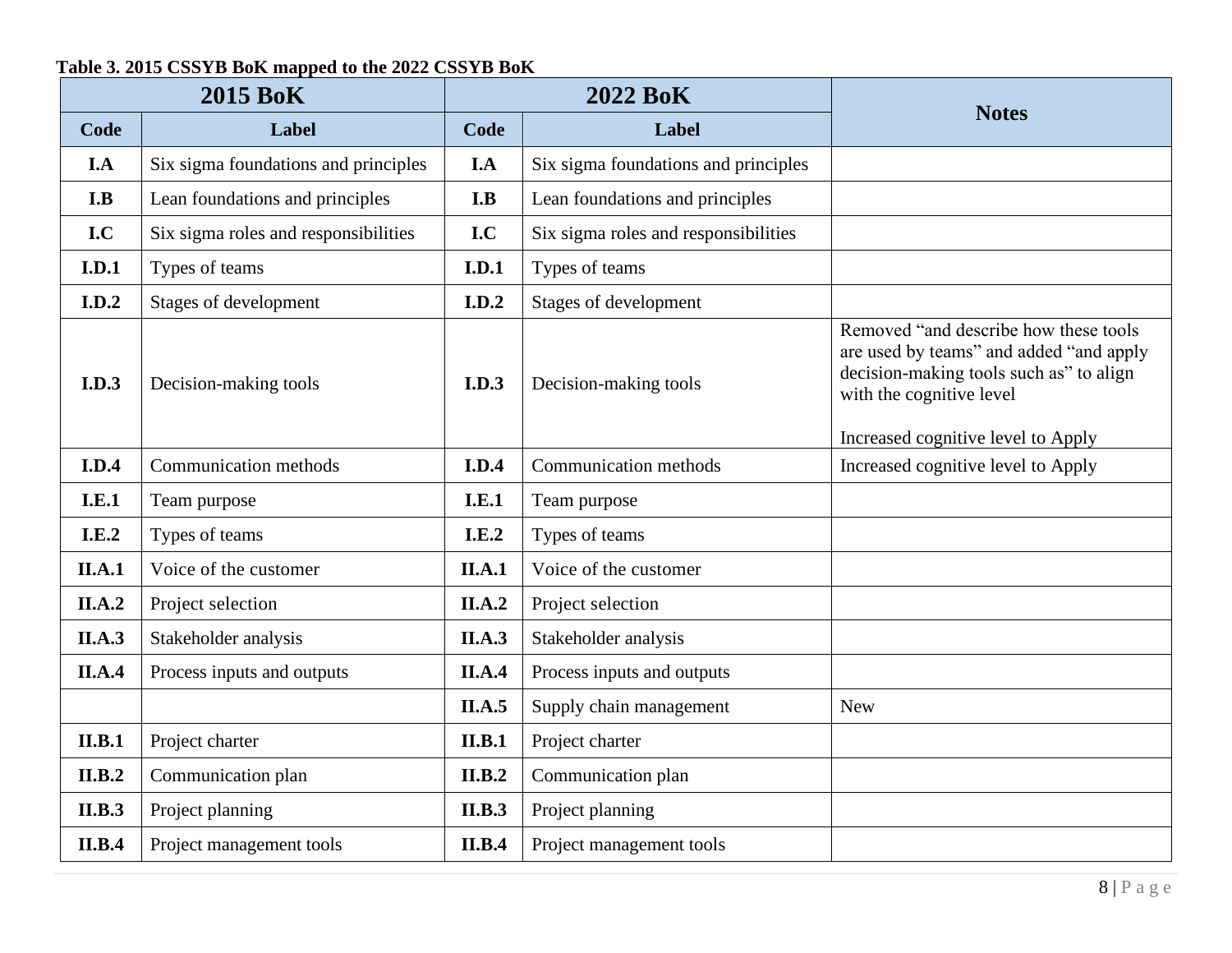| <b>2015 BoK</b> |                                                 | <b>2022 BoK</b> |                                                 |                                                                                                        |
|-----------------|-------------------------------------------------|-----------------|-------------------------------------------------|--------------------------------------------------------------------------------------------------------|
| Code            | Label                                           | Code            | Label                                           | <b>Notes</b>                                                                                           |
| II.B.5          | Phase reviews                                   | II.B.5          | Phase reviews                                   |                                                                                                        |
| <b>III.A</b>    | <b>Basic statistics</b>                         | <b>III.A</b>    | <b>Basic statistics</b>                         | Added "understand" to subtext for<br>clarification                                                     |
| <b>III.B.1</b>  | Data collection plans                           | <b>III.B.1</b>  | Data collection plans                           |                                                                                                        |
| <b>III.B.2</b>  | Qualitative and quantitative data               | <b>III.B.2</b>  | Qualitative and quantitative data               |                                                                                                        |
| <b>III.B.3</b>  | Data collection techniques                      | <b>III.B.3</b>  | Data collection techniques                      |                                                                                                        |
| <b>III.C.1</b>  | <b>MSA</b> terms                                | <b>III.C.1</b>  | <b>MSA</b> terms                                |                                                                                                        |
| <b>III.C.2</b>  | Gauge repeatability & reproducibility<br>(GR&R) | <b>III.C.2</b>  | Gauge repeatability & reproducibility<br>(GR&R) | Added "and distinguish between<br>repeatability and reproducibility and<br>describe" for clarification |
| <b>IV.A.1</b>   | Lean tools                                      | <b>IV.A.1</b>   | Lean tools                                      |                                                                                                        |
| IV.A.2          | Failure mode and effect analysis<br>(FMEA)      | IV.A.2          | Failure mode and effect analysis<br>(FMEA)      | Replaced "Define" and "Describe" with<br>"Relate" and "Demonstrate" to align with<br>cognitive level   |
|                 |                                                 |                 |                                                 | Increased cognitive level to Apply                                                                     |
| <b>IV.B</b>     | Root cause analysis                             | <b>IV.B</b>     | Root cause analysis                             | Added "8D"                                                                                             |
|                 |                                                 | IV.C            | Corrective action                               | <b>New</b>                                                                                             |
|                 |                                                 | <b>IV.D</b>     | Preventive action                               | <b>New</b>                                                                                             |
| <b>IV.C.1</b>   | Basic distribution types                        | <b>IV.E.1</b>   | Basic distribution types                        |                                                                                                        |
| <b>IV.C.2</b>   | Common and special cause variation              | <b>IV.E.2</b>   | Common and special cause variation              |                                                                                                        |
| <b>IV.D.1</b>   | Correlation                                     | <b>IV.F.1</b>   | Correlation                                     |                                                                                                        |
| <b>IV.D.2</b>   | Regression                                      | <b>IV.F.2</b>   | Regression                                      |                                                                                                        |
| <b>IV.E</b>     | Hypothesis testing                              | IV.G            | Hypothesis testing                              |                                                                                                        |
| V.A.1           | Kaizen and kaizen blitz                         | V.A.1           | Kaizen and kaizen blitz                         |                                                                                                        |